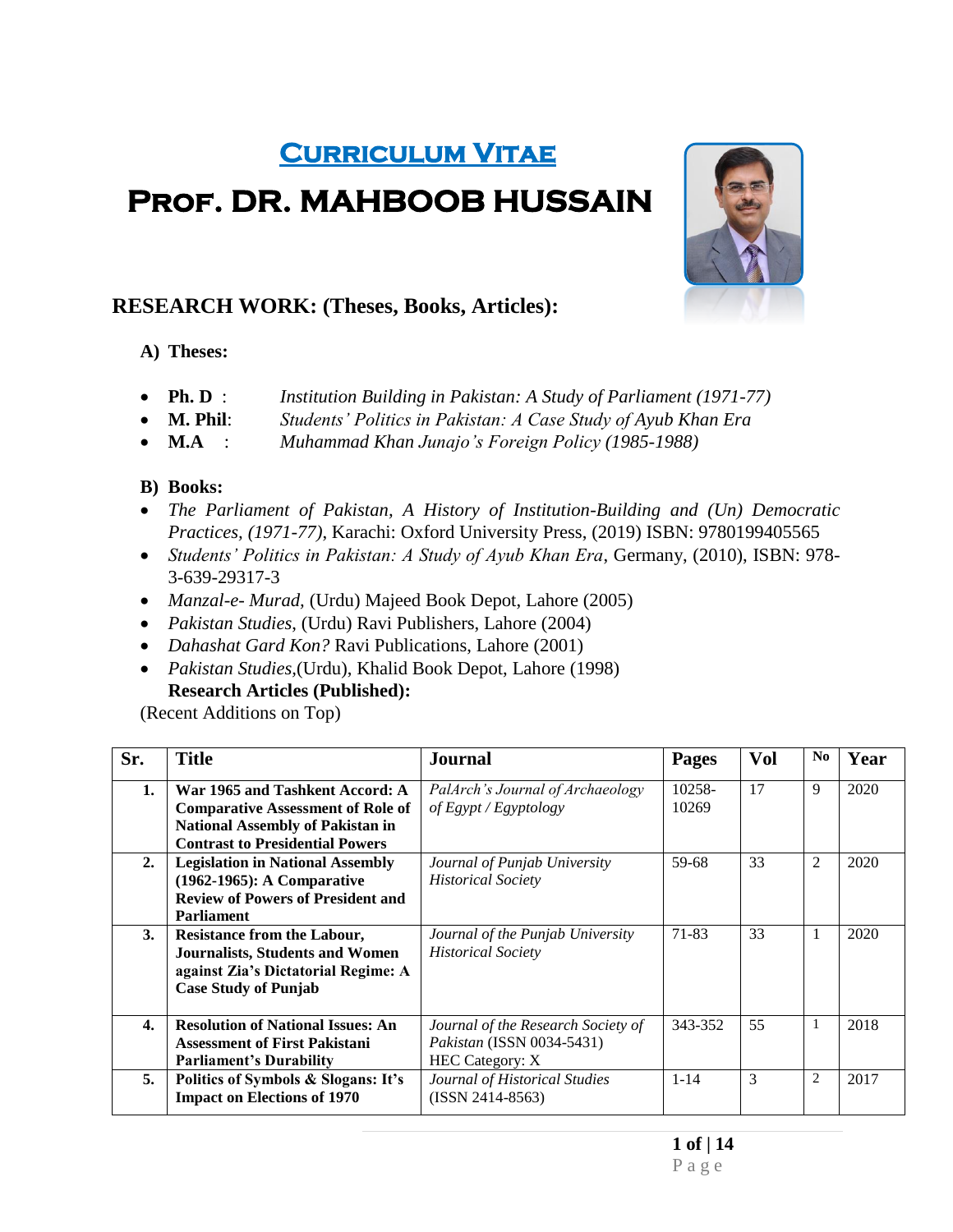|      |                                                         | HEC-Recognized                                    |             |                |                |      |
|------|---------------------------------------------------------|---------------------------------------------------|-------------|----------------|----------------|------|
|      |                                                         |                                                   |             |                |                |      |
| 6.   | <b>Emergence of Separatist</b>                          |                                                   | 589-600     | 24             | $\overline{2}$ | 2017 |
|      | <b>Movement in East Pakistan:</b>                       | Journal of Political Studies                      |             |                |                |      |
|      | <b>Impact of Jinnah's Leadership</b>                    | (ISSN 1994-1080)                                  |             |                |                |      |
|      |                                                         | <b>HEC Category: X</b>                            |             |                |                |      |
| 7.   | <b>National Integration of Pakistan:</b>                | Journal of Political Studies                      | 315-331     | 24             | $\mathbf{1}$   | 2017 |
|      | <b>An Assessment of Political</b>                       | (ISSN 1994-1080)                                  |             |                |                |      |
|      | <b>Leadership of Huseyn Shaheed</b>                     | <b>HEC Category: X</b>                            |             |                |                |      |
|      | Suhrawardy                                              |                                                   |             |                |                |      |
| 8.   | <b>Challenges of Separatism in East</b>                 | Research Journal of South Asian<br><b>Studies</b> | 117-135     | 31             | $\mathbf{1}$   | 2016 |
|      | <b>Pakistan and Tamil Nadu:</b>                         | $(ISSN-1026 - 678 X)$                             |             |                |                |      |
|      | <b>Comparative Appraisal of Political</b><br>Leadership | <b>HEC Category: X</b>                            |             |                |                |      |
| 9.   | Ideological, Cultural,                                  | <b>Bulletin of Education and Research</b>         | 163-182     | 38             | 1              | 2016 |
|      | <b>Organisational and Economic</b>                      |                                                   |             |                |                |      |
|      | <b>Origins of Bengali Separatist</b>                    | ISSN-0555-7747                                    |             |                |                |      |
|      | <b>Movement</b>                                         | Category: Y                                       |             |                |                |      |
| 10.  | <b>Power Dynamics of State</b>                          | A Research Journal of South Asian                 | 177-186     | 30             | $\overline{2}$ | 2015 |
|      | <b>Institutions in Pakistan, Discourse</b>              | <b>Studies</b>                                    |             |                |                |      |
|      | <b>Analysis of Bureaucracy and the</b>                  | $(ISSN-1026-678 X)$                               |             |                |                |      |
|      | <b>Legislature (1971-1977)</b>                          | <b>HEC Category: X</b>                            |             |                |                |      |
| 11.  | <b>Islamization of the Constitution:</b>                | Journal of the Research Society of                | 149-170     | 51             | $\overline{2}$ | 2014 |
|      | the Role of Religious Parties                           | Pakistan (ISSN 0034-5431)                         |             |                |                |      |
|      |                                                         | <b>HEC Category: Y</b>                            |             |                |                |      |
| 12.  | <b>Internal Conflict in Pakistan:</b>                   | POLITSCI'14                                       | 219         | 229            |                | 2014 |
|      | A Study of Baluchistan and                              | (Foreign)                                         |             |                |                |      |
|      | Parliament                                              | ISBN: 978-605-5120-96-2                           |             |                |                |      |
| 13.  | Pakistani Leaders' Response to the                      | Journal of Political Studies                      | 129-142     | 21             | 2              | 2014 |
|      | <b>Challenge of Power Politics by</b>                   | (ISSN 1994-1080)                                  |             |                |                |      |
|      | <b>Bengali Separatism</b>                               | <b>HEC Category: X</b>                            |             |                |                |      |
| 14.  | <b>Nationalization of Education in</b>                  | Journal of Political Studies                      | $61-77$     | 21             | 1              | 2014 |
|      | Pakistan: Z. A. Bhutto's Policy and                     | (ISSN 1994-1080)                                  |             |                |                |      |
|      | Implementation                                          | HEC Category: X                                   |             |                |                |      |
| 15.  | <b>Establishing Constitutional Status</b>               | Pakistan Vision                                   | 76-93       | 14             | $\overline{2}$ | 2013 |
|      | of Qadianies: A Study of                                | $(ISSN:1681-5742)$                                |             |                |                |      |
|      | <b>Parliamentary Debates, 1974</b>                      | <b>HEC Category: Y</b>                            |             |                |                |      |
| 16.1 | <b>Sovereignty of Parliament as</b>                     | Journal of the Research Society of                | 81-100      | 50             | 1              | 2013 |
|      | <b>Constituent Assembly and Framing</b>                 | Pakistan (ISSN 0034-5431)                         |             |                |                |      |
|      | the Constitution of 1973                                | <b>HEC Category: X</b>                            |             |                |                |      |
| 17.  | <b>Institutional Relationship in</b>                    | Pakistan Vision                                   | $116 - 129$ | 14             | $\mathbf{1}$   | 2013 |
|      | Pakistan: A Study of Army and                           | $(ISSN:1681-5742)$                                |             |                |                |      |
|      | Parliament (1971-1977)                                  | <b>HEC Category: Y</b>                            |             |                |                |      |
| 18.  | <b>Institutional Influence in Pakistan:</b>             | Asian Social Science (Canada)                     | 173-178     | 9              | $\overline{7}$ | 2013 |
|      | Bureaucracy, Cabinet &                                  | (ISSN: 1911-2017) (Foreign)                       |             |                |                |      |
|      | Parliament                                              |                                                   |             |                |                |      |
| 19.  | <b>Parliament in Pakistan 1971-77</b>                   | Journal of Political Studies                      | 83-95       | 20             | $\mathbf{1}$   | 2013 |
|      | and Chief Executive: An Analysis                        | (ISSN 1994-1080 -Print)                           |             |                |                |      |
|      | of Institutional Autonomy                               | <b>HEC Category: X</b>                            |             |                |                |      |
| 20.  | <b>Judicial Institutions and Leaders</b>                | <b>International Journal of Business</b>          | 152-157     | $\mathfrak{Z}$ | 21             | 2012 |
|      | on Rise of Separatism in Pakistan                       | and Social Science (USA)                          |             |                |                |      |
|      | $(1947-1971)$                                           | $(ISSN:2219-1933)$                                |             |                |                |      |
| 21.  | <b>First Direct-Elected National</b>                    | Journal of the Research Society of                | 177-192     | 49             | 1              | 2012 |
|      | <b>Assembly of Pakistan - Election</b>                  | Pakistan (ISSN 0034-5431)                         |             |                |                |      |
|      | and Formation.                                          | <b>HEC Category: X</b>                            |             |                |                |      |